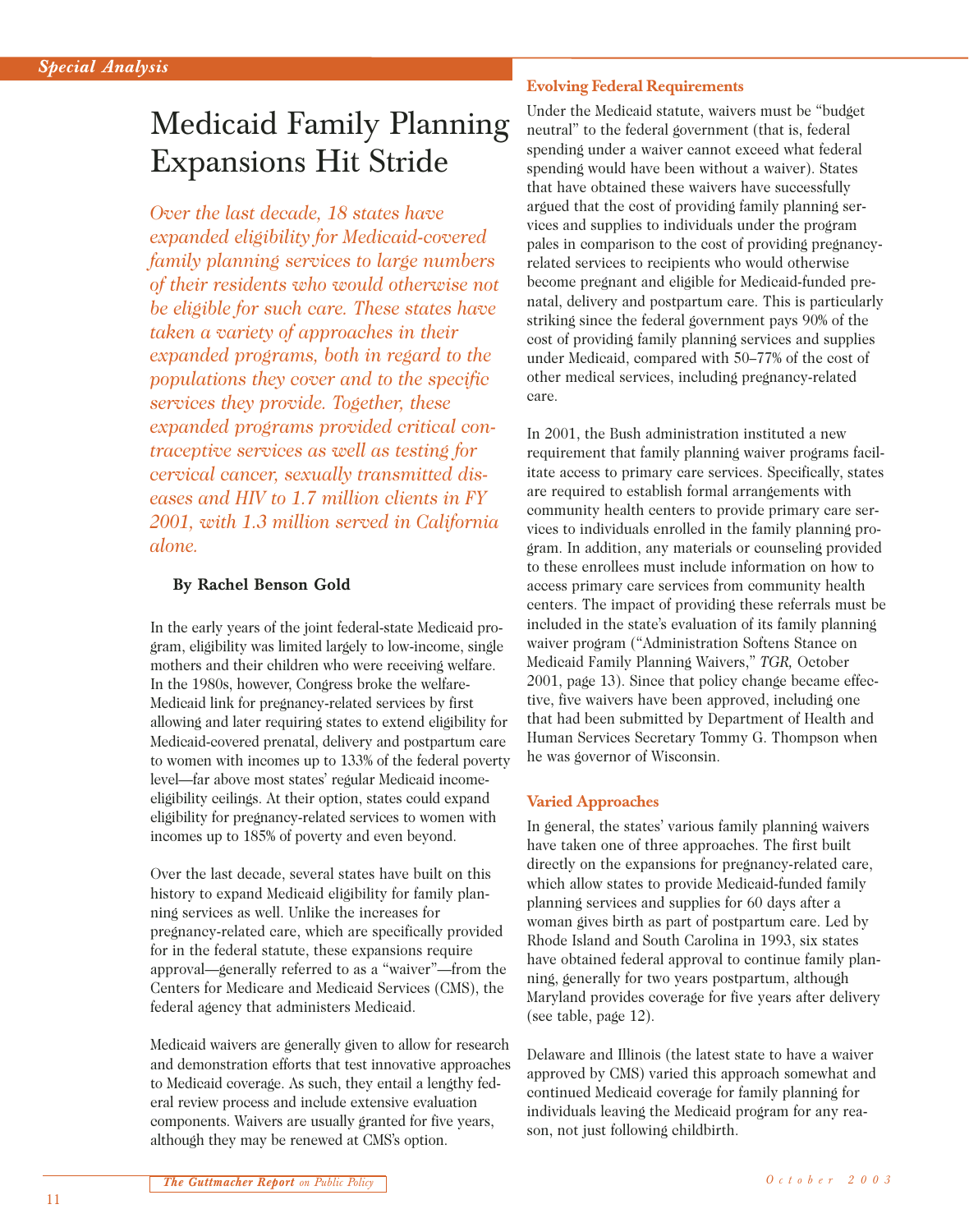Some states have taken a considerably bolder approach by seeking to extend Medicaid coverage for family planning services to residents not previously covered under the program. Beginning with Arkansas and South Carolina, 10 states have received federal permission to expand their income-eligibility levels for Medicaidcovered family planning services up to at least the eligibility level in place for Medicaid-covered maternity care.

Waiver programs provide a broad package of services to enrolled individuals. For example, Alabama's program, known as Plan First, covers an initial visit, periodic visits, counseling and education, testing for cervical cancer and sexually transmitted diseases (STDs), pregnancy testing, HIV counseling, contraceptive services and supplies, and sterilization services. According to the state, the direct services are augmented with psychosocial assessment for all enrollees and case coordination for high-risk or at-risk women.

Significantly, four waiver programs—in California, New York, Oregon and Washington—provide coverage to men as well as women. (The pending waiver application from Minnesota also includes men.) For the fiscal year 2001–2002, 12% of the California program's clients were men, compared with 4% during the program's first year of operation, according to statistics provided by the state Office of Family Planning.

Whereas most of the waivers cover all recipients of reproductive age, the programs in Alabama and Illinois only cover women who are 19 or older. The waiver application pending from North Carolina would also only cover individuals who are at least 19. Legislation to restrict the Wisconsin waiver to individuals 19 and older was soundly defeated by both houses of the state legislature in late September.

| MEDICAID FAMILI TLAINNING WAIVERS                                |                                                                         |                                                                      |                                                                                     |                                                    |                                 |                                         |  |
|------------------------------------------------------------------|-------------------------------------------------------------------------|----------------------------------------------------------------------|-------------------------------------------------------------------------------------|----------------------------------------------------|---------------------------------|-----------------------------------------|--|
| <b>STATE</b>                                                     | <b>BASIS FOR ELIGIBILITY</b>                                            |                                                                      |                                                                                     | <b>TARGET</b>                                      | <b>LIMITED TO</b>               | <b>WAIVER</b>                           |  |
| <b>APPROVED</b>                                                  | <b>LOSING COVERAGE</b><br><b>POSTPARTUM</b><br>(LENGTH OF<br>EXTENSION) | <b>LOSING COVERAGE</b><br>FOR ANY REASON<br>(LENGTH OF<br>EXTENSION) | <b>BASED SOLELY ON</b><br><b>INCOME (ELIGIBILITY</b><br>CEILING AS % OF<br>POVERTY) | <b>POPULATION</b><br><b>INCLUDES</b><br><b>MEN</b> | <b>INDIVIDUALS</b><br>$\geq 19$ | <b>EXPIRATION</b><br><b>DATE</b>        |  |
| <b>ALABAMA</b><br><b>ARIZONA</b><br><b>ARKANSAS</b>              | 2 YEARS                                                                 |                                                                      | 133%<br>133%                                                                        |                                                    | X                               | 9/30/2005<br>9/30/2006<br>1/31/2006     |  |
| <b>CALIFORNIA</b><br><b>DELAWARE</b>                             |                                                                         | 2 YEARS                                                              | 200%                                                                                | X                                                  |                                 | 11/30/2004<br>12/31/2003                |  |
| <b>FLORIDA</b><br><b>ILLINOIS</b><br><b>MARYLAND</b>             | 2 YEARS<br>5 YEARS                                                      | 5 YEARS                                                              |                                                                                     |                                                    | X                               | 8/31/2003<br>$\frac{1}{2}$<br>5/31/2005 |  |
| <b>MISSISSIPPI</b><br><b>MISSOURI</b>                            | 1 YEAR                                                                  |                                                                      | 185%                                                                                |                                                    |                                 | $\frac{1}{2}$<br>3/1/2004               |  |
| <b>NEW MEXICO</b><br><b>NEW YORK</b>                             |                                                                         |                                                                      | 185%<br>200%                                                                        | X                                                  |                                 | 6/30/2003<br>3/31/2006                  |  |
| <b>OREGON</b><br><b>RHODE ISLAND</b><br><b>SOUTH CAROLINA</b>    | 2 YEARS                                                                 |                                                                      | 185%<br>185%                                                                        | $\mathbf X$                                        |                                 | 9/30/2003†<br>7/31/2005<br>12/31/2004   |  |
| <b>VIRGINIA</b><br><b>WASHINGTON</b>                             | 2 YEARS                                                                 |                                                                      | 200%                                                                                | X                                                  |                                 | 9/30/2007<br>6/30/2006                  |  |
| <b>WISCONSIN</b><br><b>TOTAL IN EFFECT</b>                       | 6                                                                       | $\overline{2}$                                                       | 185%<br>10                                                                          | $\overline{4}$                                     | $\overline{2}$                  | 12/31/2007                              |  |
| <b>PENDING</b>                                                   |                                                                         |                                                                      |                                                                                     |                                                    |                                 |                                         |  |
| <b>COLORADO</b><br><b>MINNESOTA</b>                              |                                                                         |                                                                      | 150%<br>275%                                                                        | X                                                  |                                 |                                         |  |
| <b>NORTH CAROLINA</b><br><b>ОКLAHOMA</b><br><b>TOTAL PENDING</b> |                                                                         |                                                                      | 185%<br>185%<br>$\overline{\mathbf{4}}$                                             | $\mathbf{1}$                                       | X<br>$\mathbf{1}$               |                                         |  |

**MEDICAID FAMILY PLANNING WAIVERS**

*\*Waiver has been recently approved; expiration will be five years from date of implementation. †Extension pending with Centers for Medicare and Medicaid Services.*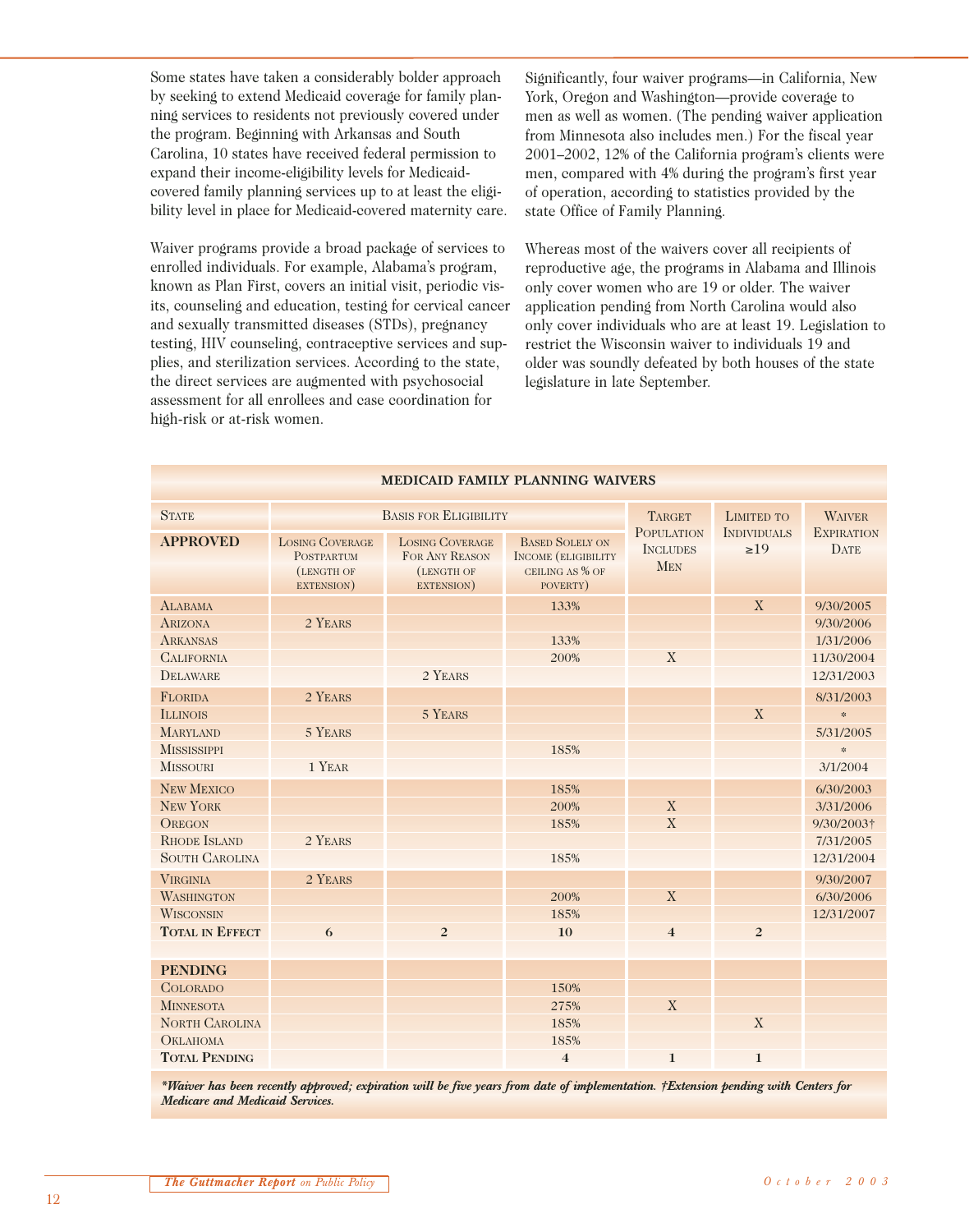#### **The California Story**

Family planning waivers have brought coverage for family planning to many in need. Of the 13 states that had waiver programs operating in FY 2001, 12 were able to provide data to The Alan Guttmacher Institute on the number of enrollees served. Together, these states reported 1.7 million clients, nearly 1.3 of whom were served in California (see table). The seven states that could provide expenditure data reported spending \$71 million under their waiver programs, two-thirds of which was spent in California.

The California program, known as Family PACT, is unique among the state waiver efforts. It was initiated in 1997, when the state created an entitlement to family planning for all residents with incomes up to 200% of poverty. Initially, the effort was funded entirely with state dollars, but in 1999, California submitted and received approval for a Medicaid waiver, making the program eligible for federal reimbursement.

In addition to its generous eligibility and the fact that it serves both women and men, Family PACT includes a unique feature designed to address a long-standing and widely acknowledged problem in Medicaid—its cumbersome and time-consuming enrollment process. Historically, enrolling in Medicaid often entailed applying in person at the local welfare agency, something that has long been considered a significant deterrent. Under Family PACT, enrollment occurs at the point of service, obviating the need for a client to make multiple visits and avoiding the stigma of an association with welfare. Instead, family planning providers use information from the client to determine eligibility; eligible clients are then issued a Health Access Program card that enables them to access services.

Clients served through Family PACT also receive a wide range of services. According to the state Office of Family Planning, more than seven in 10 clients served through the program in FY 2001–2002 received contraceptive services, six in 10 received STD testing and over half were tested for cervical cancer. In that year, the program provided 3.4 million STD tests.

Data from the program's first year alone show a dramatic impact ("California Program Shows Benefits of Expanding Family Planning Eligibility," *TGR,* October 2000, page 1). In the last year in which the program was funded entirely with state dollars (FY 1997–1998), Family PACT provided contraceptive services and supplies to 642,000 women and 28,000 men. Prior to their first Family PACT visit, a third of contraceptive clients were either using a low-efficacy contraceptive method (such as withdrawal or periodic abstinence) or no method at all; after their visit, 95% were using an effec-

#### **CLIENTS SERVED IN MEDICAID FAMILY PLANNING WAIVER PROGRAMS, 2001**

| <b>STATE AND TYPE OF WAIVER</b>        | <b>NUMBER SERVED</b> |  |  |  |  |
|----------------------------------------|----------------------|--|--|--|--|
| <b>POSTPARTUM</b>                      |                      |  |  |  |  |
| <b>ARIZONA</b>                         | 15,131               |  |  |  |  |
| <b>FLORIDA</b>                         | 18,854               |  |  |  |  |
| <b>MARYLAND</b>                        | 23,301               |  |  |  |  |
| <b>MISSOURI</b>                        | $\overline{U}$       |  |  |  |  |
| <b>RHODE ISLAND</b>                    | $935*$               |  |  |  |  |
| <b>LEAVING MEDICAID FOR ANY REASON</b> |                      |  |  |  |  |
| DELAWARE                               | 879                  |  |  |  |  |
| <b>INCOME BASED</b>                    |                      |  |  |  |  |
| <b>ALABAMA</b>                         | 63,767               |  |  |  |  |
| <b>ARKANSA</b>                         | 44,773               |  |  |  |  |
| <b>CALIFORNIA</b>                      | 1,270,000            |  |  |  |  |
| <b>NEW MEXICO</b>                      | 21,951*              |  |  |  |  |
| <b>OREGON</b>                          | 81,610               |  |  |  |  |
| <b>SOUTH CAROLINA</b>                  | 62,238               |  |  |  |  |
| <b>WASHINGTON</b>                      | 73,108               |  |  |  |  |
| <b>TOTAL</b>                           | 1,676,547            |  |  |  |  |

\*Data are number of clients enrolled in program, not actually served. *Note:* u=unavailable. *Source:* Unpublished data from FY 2001 Survey of State Medicaid Agency Expenditures on Reproductive Health Services, AGI: New York, 2003; and data from Florida are from Centers for Medicare and Medicaid Services.

tive contraceptive method (such as barrier or hormonal methods). Four in 10 clients left with a more reliable contraceptive method than the one they had been using before their Family PACT visit.

By comparing the contraceptive methods used prior to Family PACT with those obtained through Family PACT, researchers from the University of California at San Francisco estimate that in its first year of operation, the program prevented 108,000 unintended pregnancies, 24,000 of which would have been to teens. By preventing these pregnancies, the program helped women in California avoid a total of 41,000 abortions, 9,000 of which would have been to teens.

In that year, Family PACT spent \$114.4 million on direct client services, including pregnancy prevention, as well as on other care provided under the program; however, the pregnancies averted as a result of the program's operation would have cost \$511.8 million in medical, social services and education costs. Thus, every dollar spent through Family PACT saved an estimated \$4.48 in public expenditures, according to the researchers.

# **Next Steps**

In 1999, then-Sen. John Chafee (R-RI) and several of his colleagues introduced legislation that would give states the authority to expand Medicaid eligibility for